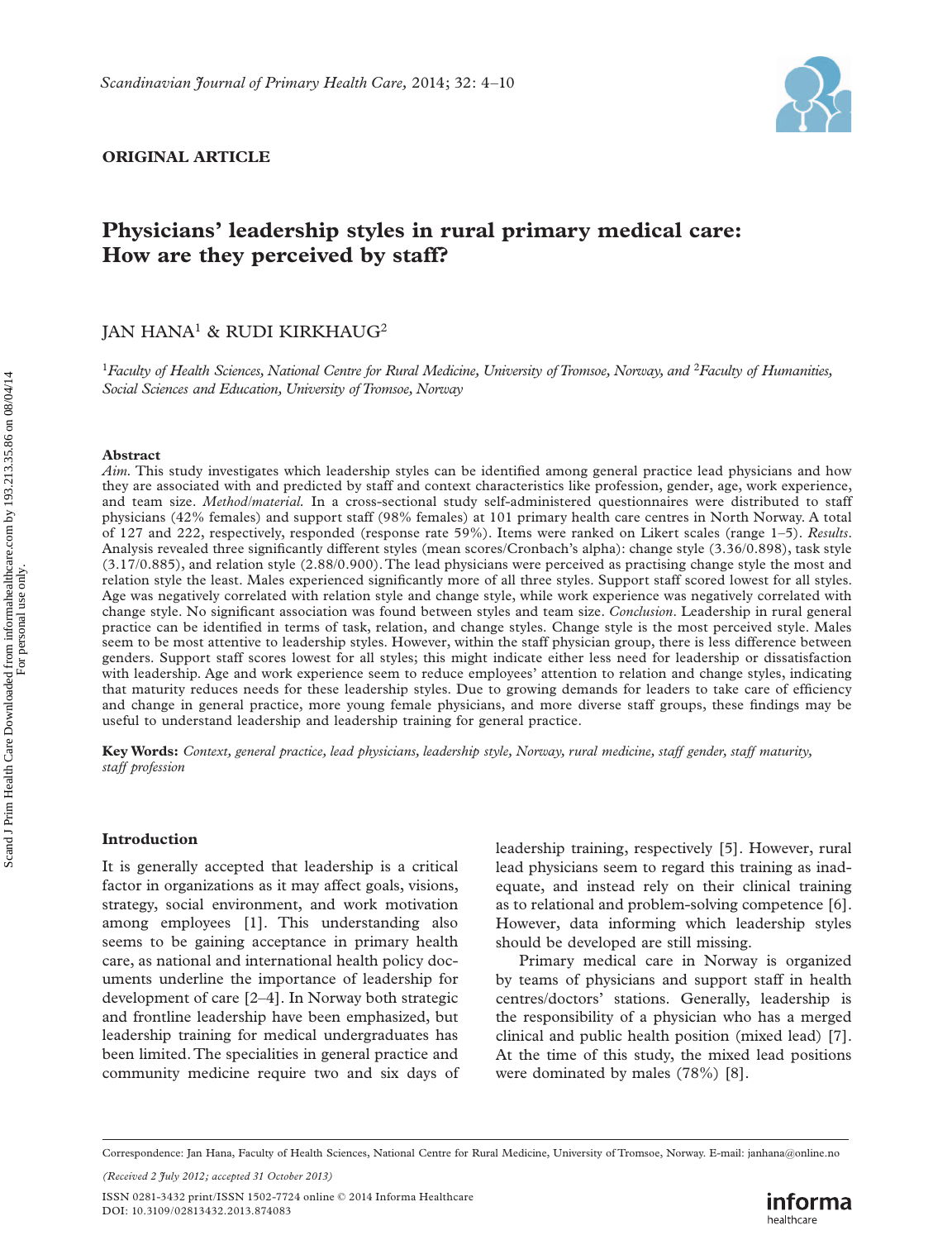Leadership styles practised by lead physicians in rural general practice are poorly investigated. This study has revealed that:

- Styles reflect general theory but are modified in PHC organizations.
- The leadership style "Change style" is most practised.
- Male staff are most attentive to leadership.
- Support staff experience least of all styles.

Staff maturity, such as age and experience, reduces staff's need for leadership.

The fourfold goal of this study is to reveal which leadership styles exist among lead physicians, how dominant they are, how these styles are distributed among professions and genders, and how they are associated with and predicted by staff and context characteristics. Revealing data on these issues may help primary medical care to develop adequate leadership training.

In order to meet this goal we sought theoretical support in classical leadership theory defining leadership as an attributed phenomenon involving intended influence over other people to guide, structure, and facilitate activities and relationships in a group or organization [1,18]. Leadership is thus not only characteristics objectively held by the leader, but also conceptions and expectations in the heads of the followers. In accordance with such a definition, we rely on a contingency approach in order to identify which style is dominant and in demand. Classical leadership theory presents three major leadership styles [1,9,10]. First, the *task style* focuses on goal setting, distribution of tasks, coordination, monitoring, and rewarding. Second, the *relation style* is occupied with motivation, defining visions, coaching, support of individual development, and social maintenance. Finally, the *change style* focuses on managing organizational change processes through seeking different perspectives and encouraging new ways of improving services.

The contingency approach advocates that leadership style may be due not only to the leader's personal and professional qualifications, but as much to the conditions the leader faces in practising leadership [1,11,12]. Therefore, we expected that staff's *age*, *work experience*, *gender*, and *professional belonging*, along with the *size of the team*, may influence leadership styles [13]. For instance, age and work experience may act as substitutes for leadership, i.e. the older and more experienced the staff,

the less need they have for being supported by a leader [11,13]. Although research on gender differences in leadership style is not clearly conclusive  $[14-17]$ , there seems to be a tendency for males to be more occupied with leadership in general than females, and slightly more oriented towards task and change styles, while females are slightly more relational oriented [1]. Empirical findings hint that organizational members belonging to the same profession will be more attentive to and more willing to accept the lead role of colleagues [18]. This implies that staff physicians may be more attentive to leadership styles in general than, for instance, support staff, because the majority of leaders in general practice are physicians. Finally, research has revealed that the size of an organization or the group being led may influence leadership style: the larger the organization or group, the more dominant and task oriented is the leader [1].

## **Material and methods**

This is a cross-sectional study using self-administrated questionnaires distributed by mail to 101 primary medical care facilities in Northern Norway, a predominantly rural region [19,20]. A total of 22 leadership style items were constructed on the basis of former scales identifying task, relation, and change styles and adjusted to our PHC context [1,11,12]. These items were ranked on Likert scales from 1, strongly disagree or at a very low degree, to 5, strongly agree or at a very high degree.

Altogether, 245 staff physicians and 350 support staff were invited and 127 and 222 respectively responded, which means that the response rate is 59%. Lead physician data were not included in the study, implying that leadership styles are identified solely through perceptions and expectations among employees (staff physicians and support staff).

Data were processed through factor analysis, univariate analysis, t-tests, ANOVA, Pearson product-moment correlation, and multivariate regression analyses. The selection of three components/ factors was done by using Kaiser's criterion using factors with an eigenvalue of 1.0 or more.

Staff physicians were 42% female and support staff 99.5% female. Staff physicians' mean age was 39.6 years, and was slightly younger than the support staff (43.4 years,  $p < 0.001$ ). Overall age ranged from 20 to 68 years. Average working experience at the centre differed considerably at 6.3 years for staff physicians' and 11.6 years for support staff  $(p < 0.000)$ . The average number of physicians at the health centres was 4.6, while the average number of support staff was 3.9.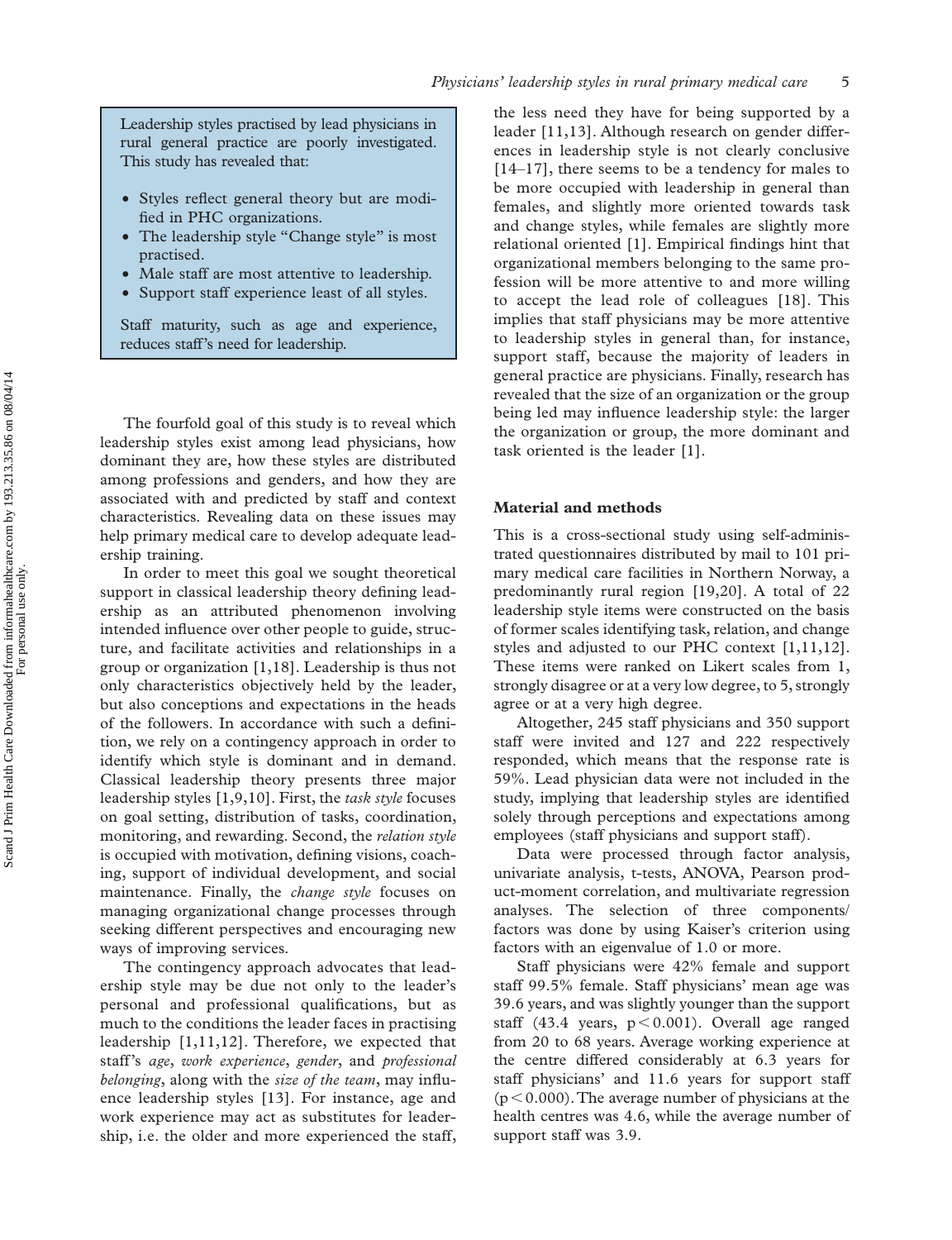#### **Results**

Factor analyses were used to identify leadership styles. Principal component extraction rotated to a varimax criterion revealed three factors. Cronbach's alpha coefficient  $( \alpha )$  was used as a reliability test. The data are presented in Figure 1.

The first factor, named here "task style", loaded on items indicating that the leader is occupied with quality, routines, goals, and standards, and also showed interest in delegation. This factor also included dyadic relational behaviour such as emphasizing subordinate dialogue, giving subordinates constructive feedback, and being supportive and considerate towards staff. This style then incorporates items that in other studies are used to form a relational style.

The second factor, named here "relational style", was formed by items indicating that the leader stimulates cooperation with local co-partners, cooperation with next-level institutions (hospital), and provides information to subordinates from within and from outside the health centre. Thus, this style is somewhat similar to what other studies have identified as a strategic leadership style [1].

The third factor, named "change style", was constructed by items indicating that the lead physicians are focused on improvement suggestions and new ideas, implementation of new ideas, and receptiveness to constructive criticism. Thus, this factor is fairly similar to the former operationalization of this style [1].

#### *Descriptive*

The mean style scores for all respondents, professions, and gender are reported in Table I.

The table presents mean style scores within profession and gender groups (rows  $1-4$ ) and scores between different profession and gender groups within each style (rows  $5-6$ ).

Analysis among all respondents revealed that change style scored highest (3.36) and relation style lowest  $(2.88)$ . All three styles scored significantly differently  $(p < 0.000)$ .

Among staff physicians the same distribution of styles was found, but scores were significantly different only between change and task style  $(p < 0.000)$ . This is in contrast to the support staff group, which scored significantly differently for all styles  $(p < 0.01)$  though the style score ranking was the same.

#### *Correlation and regression analysis*

In order to reveal what may cause the various leadership styles, we carried out bivariate and multivariate analyses. Bivariate analyses were carried out between

key background and contextual variables and the three leadership styles for the whole sample. The results are displayed in Table II.

The correlation analyses revealed that staff gender is significantly related to all the three leadership styles, which means that male staff are more associated with all leadership styles than females. Age is significantly negatively related to the relation style and the change style, which means that the older health care employees in all categories are, the less associated they are with these two styles. Work experience is significantly negatively related only to the change style.

A standard multiple regression analysis was performed for all staff and for staff physicians and support staff separately in order to identify factors that could predict the three leadership styles. Independent variables were age, work experience, team size, gender, and profession (see Table III).

Age was a negative predictor of change style among physicians, which means that the older physicians are, the less need they have for leaders who are occupied with change and development tasks. Moreover, the results confirmed the importance of gender, as revealed through the correlation analyses. Among support staff, males seem to be less attentive to or in need of change style, although there are few males in this group. Males seem to be more attentive to or in need of task style than females in the sample as a whole and among physicians in particular. Also relation style seems to be predicted by gender, in the sense that males are significantly more attentive to or in need of this style. Neither work experience nor team size seems to have an influence on leadership styles in this sample.

#### **Discussion**

This study asked what leadership styles could be found in rural general practice, what style dominates, and whether staff perceptions of styles may be due to their own professional belonging, gender, maturity in terms of age and experience, and team size.

For the whole study population, we identified three styles that were statistically highly different (see Figure 1). However, factor analyses revealed that the task style also included dimensions that traditionally have been subsumed under the relation style, for instance, emphasizing individual staff dialogue, giving constructive feedback, and being supportive and considerate towards staff. The explanation may be that the lead physician in rural general practice is also a clinician and integrated in the team. This facilitates and requires leadership where taskand problem-oriented styles are closely linked with individual relational behaviour.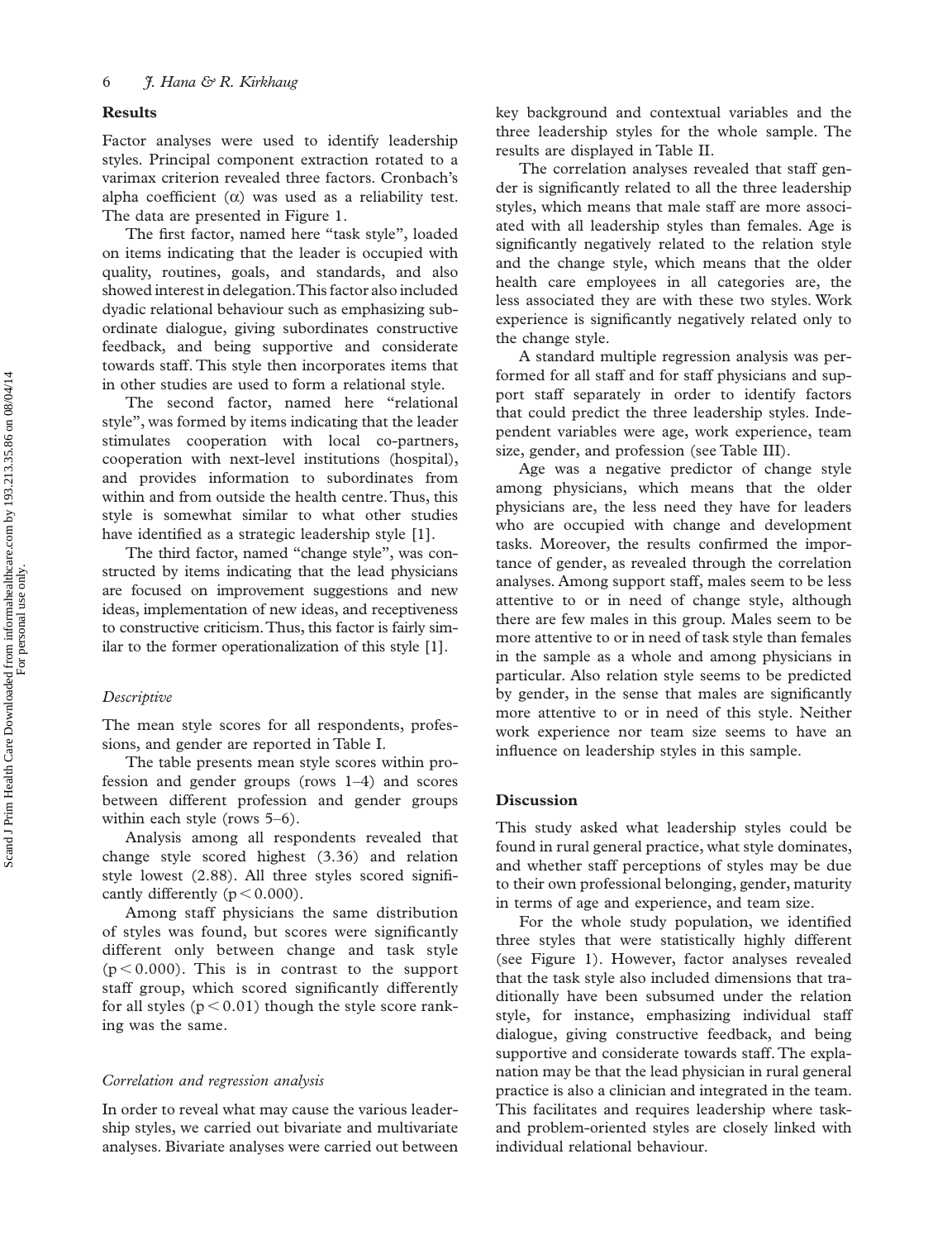

Extraction Method: Principal Component Analysis.

Rotation Method: Varimax with Kaiser normalization. . Rotation converged in 7 iterations.

Figure 1. Result of factor analyses for initial 22 items. Notes: Screeplot included. Factor loadings, Cronbach's alpha and percentage of variance reported for each factor labelled style. Measures of sampling adequacy and test of sphericity are also indicated. Extraction method: principal component analysis. Rotation method: varimax with Kaiser normalization. Rotation converged in seven iterations.

In the sample as a whole, the change style was perceived the most. A reasonable explanation may be that general practice is challenged by demands from patients, the local community, and national health authorities for constantly better quality and efficiency, as well as demands from internal professional development for good practice. As medical care is undergoing reforms both locally and nationally,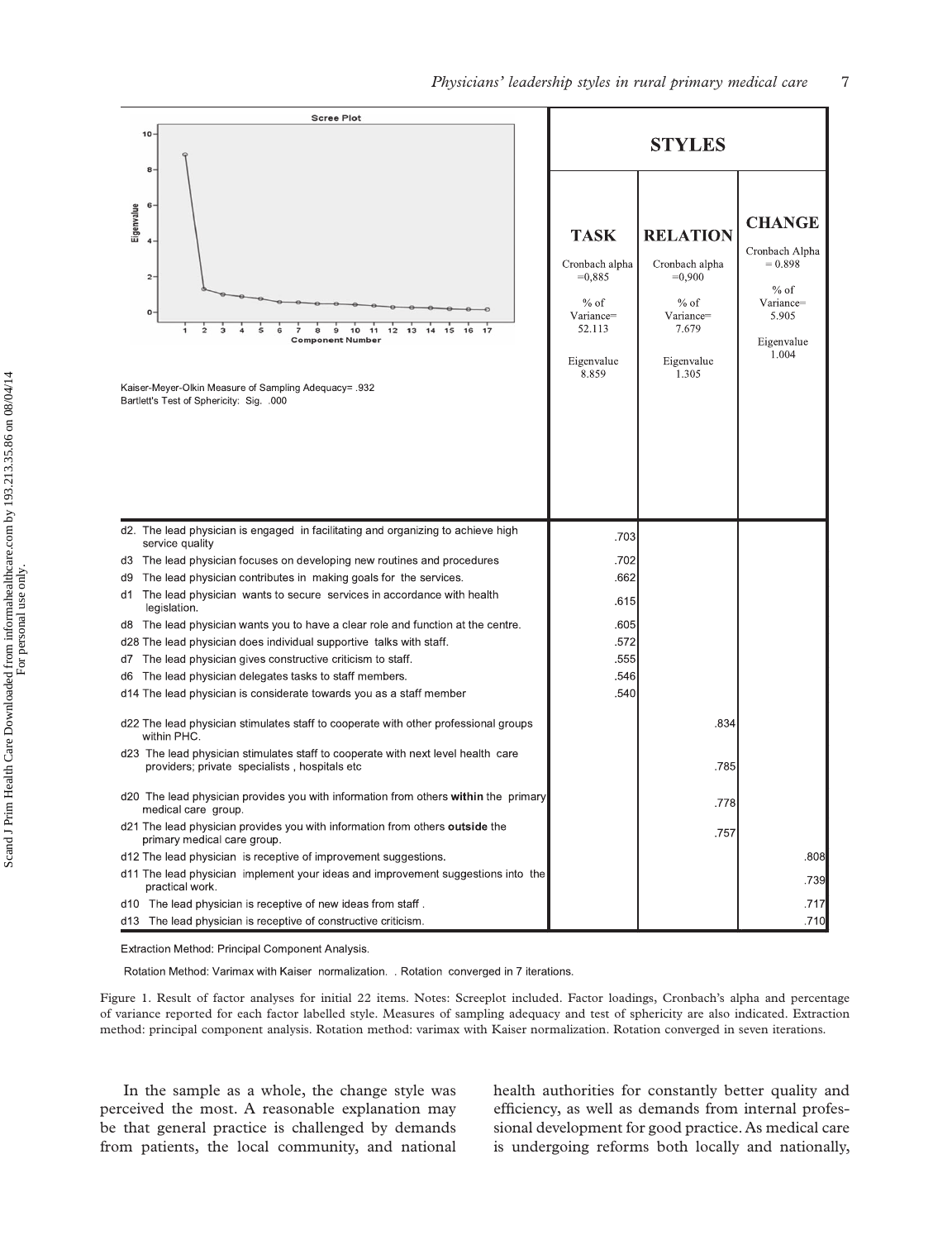|                                  |            | Change style                                 |            | Task style                          |            | Relation style                    |
|----------------------------------|------------|----------------------------------------------|------------|-------------------------------------|------------|-----------------------------------|
| Compare style means              | Mean score | Compared/p-values                            | Mean score | Compared/p-values                   | Mean score | Compared/p-values                 |
| 1. All respondents $(n = 329)$   | 3.3558     | Compared with task<br>p < 0.000              | 3.1699     | Compared with relation<br>p < 0.000 | 2.8797     | Compared with change<br>p < 0.000 |
| 2. Staff physicians<br>$n = 119$ | 3.5577     | Compared with task<br>p < 0.000              | 3.2147     | Compared with relation<br>n.s.      | 3.1928     | Compared with change<br>p < 0.000 |
| 3. Support staff<br>$n = 210$    | 3.2484     | Compared with task<br>$\rm p\,{<}\,0.01$     | 3.1379     | Compared with relation<br>p < 0.000 | 2.6994     | Compared with change<br>p < 0.000 |
| 4. Staff physician, females      | 3.4583     | Compared with task                           | 2.9977     | Compared with relation              | 3.0969     | Compared with change              |
| 5. Professions<br>$n = 49$       |            | Between professions<br>$\mathtt{p}\!<\!.000$ |            | Between professions<br>n.s.         |            | Between professions<br>p < .000   |
| Staff physicians (n = 119)       | 3.5360     | 0.01<br>∑<br>¤                               | 3.2113     | n.s.                                | 3.1928     | p < 0.01                          |
| Support staff $(n = 210)$        | 3.2520     |                                              | 3.1386     |                                     | 2.6994     |                                   |
| 6. Staff physicians by gender    |            | Between genders                              |            | Between genders                     |            | Between gender                    |
| Female $(n = 53)$                | 3.4583     | n.s.                                         | 3.0191     | p < 0.05                            | 3.0969     | n.s.                              |
| Male $(n = 73)$                  | 3.5870     |                                              | 3.3496     |                                     | 3.2500     |                                   |

focus on change becomes a necessity  $[3-6]$ . Some interesting differences as to the presence of the styles between professions will be commented on (see Table I). When staff physicians seem to be more occupied with the change style than the support staff are, this could be explained by the fact that physicians, whether or not they occupy a leadership role, are heavily exposed to changes within their profession. This makes them more used to changes, and consequently more attentive to change processes in general. Also, the staff physician group has a superior position in the team and hence a specific responsibility for development processes. In addition, the work of the support staff is possibly characterized more as routine work, and could therefore be in less need of change and hence demands less change style from the leader.

Differences pertaining to the relation style between professions may be due to how this style is operationalized. In this study, the relation style focused on cooperation horizontally with other departments and institutions in the municipality as well as vertically with the next referral level. It also included information management along the same axes. This might be less relevant for the support staff. This professional difference is confirmed by the fact that there is no gender difference within the staff physician group on this style (Table I, row 6) as well as no physician gender difference between task style and relation style scores (Table I, row 4).

Both correlation and regression analyses show that there is a positive association between specifically male staff and all three styles. This could partly be explained by the general perceptions of leadership being associated with male values. The explanation for the strong link between male staff and perceived task style in particular could be found in the high congruence between this style's inclusion of managerial, directive, and problem-focused behaviour, and male values in general, such as emphasizing decisiveness and being results oriented  $[14,16,17]$ . This gender difference is specifically visible within the staff physician group (Table I, row 6).

Within the staff physician group, the strong link between male staff and task style was also demonstrated, though for change and relation styles, no gender difference was found (see Table I). The latter might indicate that when both gender groups belong to the same profession, and have the same role, responsibilities, and tasks to perform, it moderates differences in gender-based leadership style perceptions.

According to the results from correlation analyses, staff maturity in terms of age and work experience seems to co-vary negatively with change and relation styles (see Tables I and II). The explanation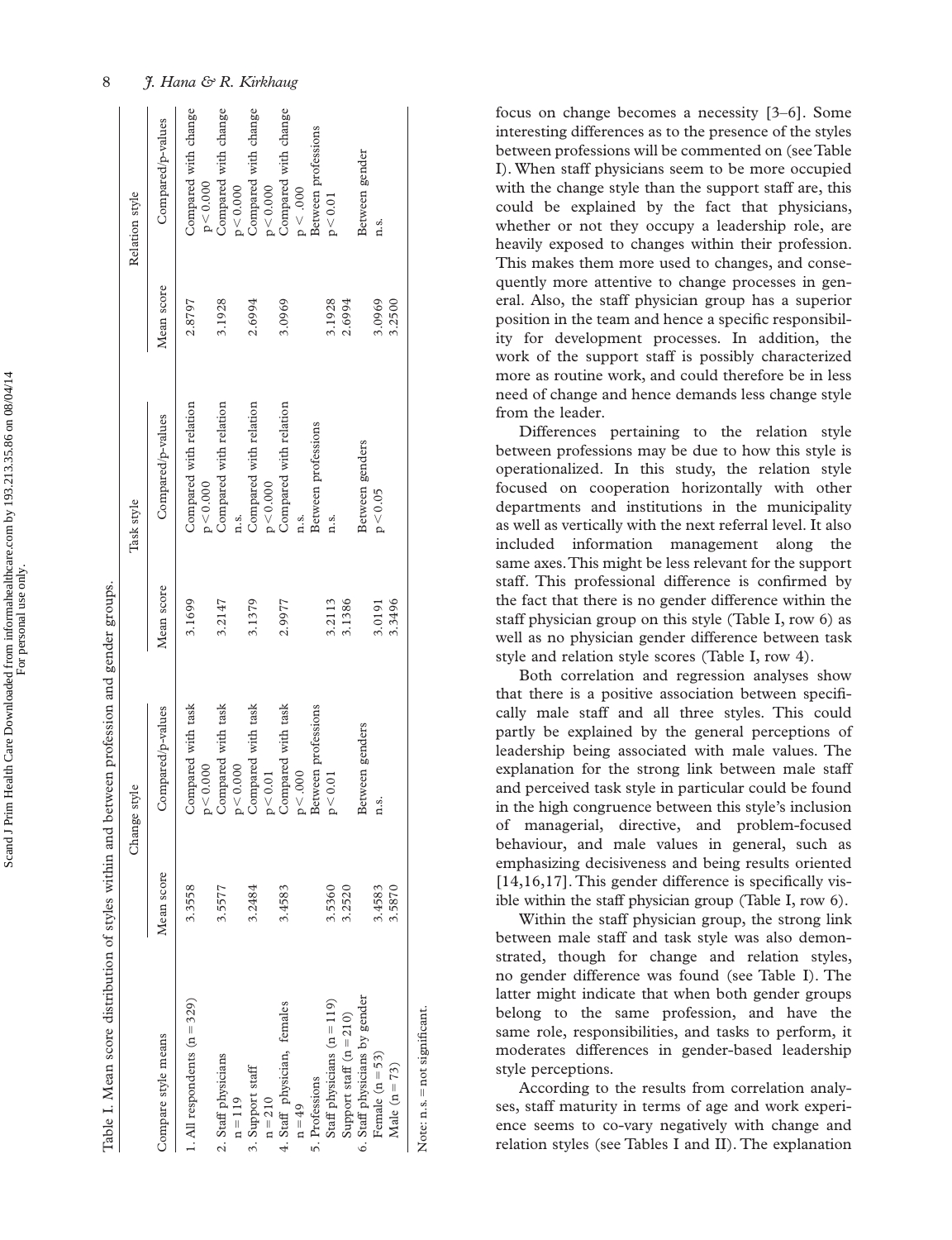| .                                                                      |       |       |            |           |          |                |      |           |          |
|------------------------------------------------------------------------|-------|-------|------------|-----------|----------|----------------|------|-----------|----------|
|                                                                        | M     | SD.   |            | 2         | 3        | $\overline{4}$ | 5    | 6         |          |
| 1. Staff profession (Support staff = $0$ ,<br>Staff physicians $= 1$ ) |       |       |            |           |          |                |      |           |          |
| 2. Staff gender (female = $0$ male = $1$ )                             |       |       | $0.675**$  |           |          |                |      |           |          |
| 3. Staff age                                                           | 42.03 | 10.09 | $-0.181**$ | $-0.007$  |          |                |      |           |          |
| 4. Staff work experience                                               | 9.65  | 8.61  | $-0.294**$ | $-0.137*$ | $0.59**$ |                |      |           |          |
| 5. Team size                                                           | 8.5   | 4.2   | 0.073      | 0.014     | 0.00     | $-0.06$        |      |           |          |
| 6. Relation style                                                      | 2.88  | 1.04  | $0.229**$  | $0.182**$ | $-0.12*$ | $-0.08$        | 0.07 |           |          |
| 7. Task style                                                          | 3.17  | 0.86  | 0.041      | $0.113*$  | $-0.06$  | $-0.07$        | 0.06 | $0.67**$  |          |
| 8. Change style                                                        | 3.36  | 0.97  | $0.141*$   | $0.108*$  | $-0.13*$ | $0.11*$        | 0.01 | $0.76***$ | $0.63**$ |

Table II. Means (M), standard deviations (SD), and Pearson correlations ( $n = 340$ ).

Notes: \*Correlation is significant at 0.05 level (two-tailed). \*\*Correlation is significant at 0.01 level (two-tailed). n is less than 349 because cases are excluded pair-wise in the analysis and some had not answered all questions.

could be that age and work experience may be regarded as substitutes for these leadership styles [13].

Although research in general has shown that the larger the organization, the more task style is performed, our results displayed in Table II found no such associations. This could be due to the overall teams being fairly small [1].

Despite the low F-values in the regression analyses, which may reduce the generalizability of the results, our findings may still add to the understanding of leadership in primary health care organizations.

## **Conclusion**

The aim of this study was to identify leadership styles in primary medicine, how style perception is distributed between staff and gender, and, finally, how these styles are associated with and predicted by staff characteristics and team size.

In conclusion, our study confirmed that leadership in rural general practice can be identified in terms of change, task, and relation styles. Change style is perceived most by staff. However, due to the fact that leadership in general practice may differ from leadership in traditional organizations, we found that task style also included some relational aspects. This fact may explain why it received a significantly higher score than relational style.

Overall, males are clearly more attentive to leadership than females, specifically to task style. However, within the staff physician group, we see less difference between genders. Age and work experience (maturity) reduce the perception of and attention to leadership because these characteristics may reduce the need for leadership.

Since support staff scored lowest on all leadership style, but, at the same time, represent stability, and hence influence culture, it could possibly be a good idea to find out whether this is due to the leadership styles themselves, or the actual needs for leadership among these employees.

Taking into consideration the increasing focus on leadership in general practice due to demands for efficiency and change processes, an increasing number of young female physicians, and more diverse staff groups, these findings represent useful information for the understanding of leadership and a contribution to future training programmes.

Table III. Standard multiple regression for predicting leadership style.

|                                                                |                    | Change                    |                        |                    | Task                      |                        | Relation           |                           |                        |
|----------------------------------------------------------------|--------------------|---------------------------|------------------------|--------------------|---------------------------|------------------------|--------------------|---------------------------|------------------------|
|                                                                | All<br>$(n = 330)$ | Physicians<br>$(n = 118)$ | Support<br>$(n = 210)$ | All<br>$(n = 335)$ | Physicians<br>$(n = 120)$ | Support<br>$(n = 211)$ | All<br>$(n = 329)$ | Physicians<br>$(n = 118)$ | Support<br>$(n = 209)$ |
| Age                                                            | $-0.094$           | $-0.281*$                 | $-0.048$               | $-0.050$           | $-0.098$                  | $-0.037$               | $-0.122$           | $-0.098$                  | $-0.143$               |
| Work experience                                                | $-0.025$           | 0.132                     | $-0.083$               | $-0.044$           | $-0.001$                  | $-0.073$               | 0.051              | 0.072                     | 0.032                  |
| Team size                                                      | 0.004              | 0.078                     | $-0.030$               | 0.059              | 0.152                     | 0.008                  | 0.062              | 0.140                     | 0.025                  |
| Gender (female = $0$ /male = 1)                                | 0.047              | 0.131                     | $-0.148*$              | $0.176*$           | $0.228*$                  | 0.009                  | 0.076              | 0.103                     | $-0.017$               |
| Profession (support staff=<br>$0/\text{staff physicians} = 1)$ | 0.084              |                           |                        | $-0.104$           |                           |                        | $0.166*$           |                           |                        |
| $\mathbb{R}^2$                                                 | 0.032              | 0.049                     | 0.033                  | 0.025              | 0.063                     | 0.010                  | 0.067              | 0.030                     | 0.018                  |
| F-value                                                        | 2.017              | 1.354                     | 1.690                  | 1.605              | 1.840                     | 0.499                  | $4.407**$          | 0.824                     | 0.882                  |

Notes: Standardized beta-coefficients are reported.  ${}^{*}p$  < 0.05,  ${}^{*}p$  < 0.01.